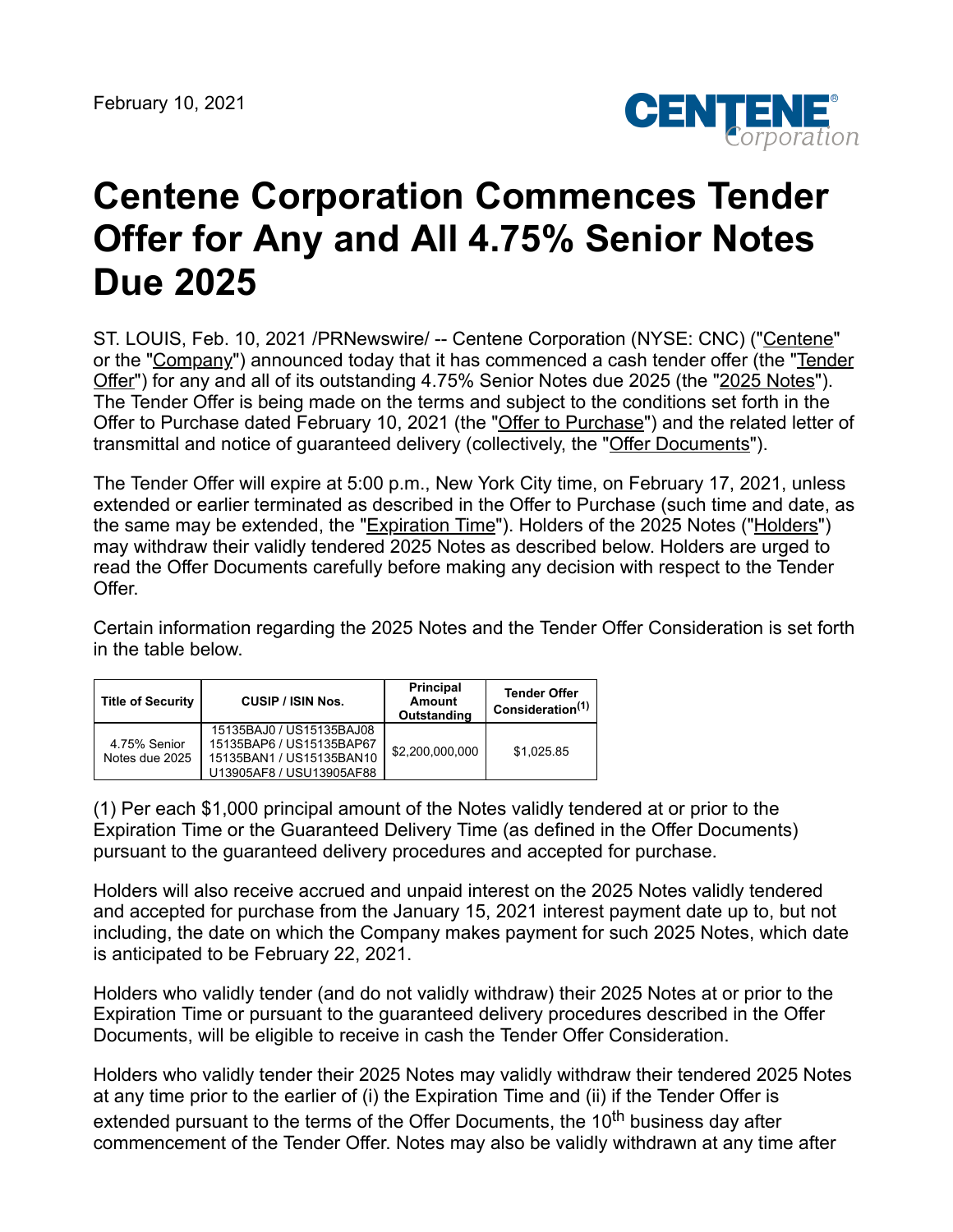the 60<sup>th</sup> business day after commencement of the Tender Offer if for any reason the Tender Offer has not been consummated within 60 business days after commencement.

The Tender Offer is subject to the satisfaction or waiver of certain conditions, including a condition pursuant to which the Company will not be required to accept for purchase any 2025 Notes that are tendered in the Tender Offer, unless the Offering (as defined below) is consummated. On the date hereof, the Company announced an offering of \$2,200,000,000 of senior notes due 2031 (the "New Notes"), which is expected to close on February 17, 2021 (the "Offering"). The Offering is not conditioned on the completion of the Tender Offer.

The Company has engaged BofA Securities (the "Dealer Manager") to serve as sole dealer manager in connection with the Tender Offer, and has appointed Global Bondholder Services Corporation ("GBSC") to serve as the tender agent and information agent for the Tender Offer. For additional information regarding the terms of the Tender Offer, please contact BofA Securities via email at debt advisory@bofa.com or via telephone at (980) 388-0539 (collect). Copies of the Offer Documents are available via the Tender Offer website at https://www.gbsc-usa.com/centene/ or by contacting GBSC in New York via email at [contact@gbsc-usa.com](mailto:contact@gbsc-usa.com) or via telephone at (212) 430-3774 (banks and brokers) or (866) 470-4200 (all others).

The Company expressly reserves the right, in its sole discretion, at any time or from time to time, regardless of whether or not the conditions set forth in the Offer to Purchase for the Tender Offer has been satisfied, subject to applicable law and the terms and conditions described in the Offer Documents, to extend the Expiration Time for the Tender Offer, or to amend in any respect or to terminate the Tender Offer, by giving written or oral notice of such extension, amendment or termination to GBSC.

The Company intends to issue today a notice of conditional redemption to redeem any remaining 2025 Notes not tendered and accepted for purchase pursuant to the Tender Offer, in accordance with the terms set forth in the indenture governing the 2025 Notes. The redemption of the 2025 Notes will also be subject to the satisfaction or waiver of certain conditions, including the consummation of the Offering in an aggregate principal amount of at least \$2.2 billion, and timing of the redemption is subject to change.

Neither the Company, its board of directors, the Dealer Manager, GBSC nor the trustee for the 2025 Notes, or any of their respective affiliates, is making any recommendation as to whether Holders should tender any 2025 Notes in response to the Tender Offer. Holders must make their own decision as to whether to tender any of their 2025 Notes and, if so, the principal amount of 2025 Notes to tender.

This press release is neither an offer to purchase nor a solicitation of an offer to sell any of the 2025 Notes, or an offer to sell or a solicitation of an offer to purchase the New Notes pursuant to the Offering nor is it a solicitation for acceptance of the Tender Offer, nor shall it constitute a notice of redemption under the indentures governing the 2025 Notes. The Company is making the Tender Offer only by, and pursuant to the terms of, the Offer Documents. The Tender Offer is not being made in any jurisdiction in which the making or acceptance thereof would not be in compliance with the securities, blue sky or other laws of such jurisdiction.

## **About Centene Corporation**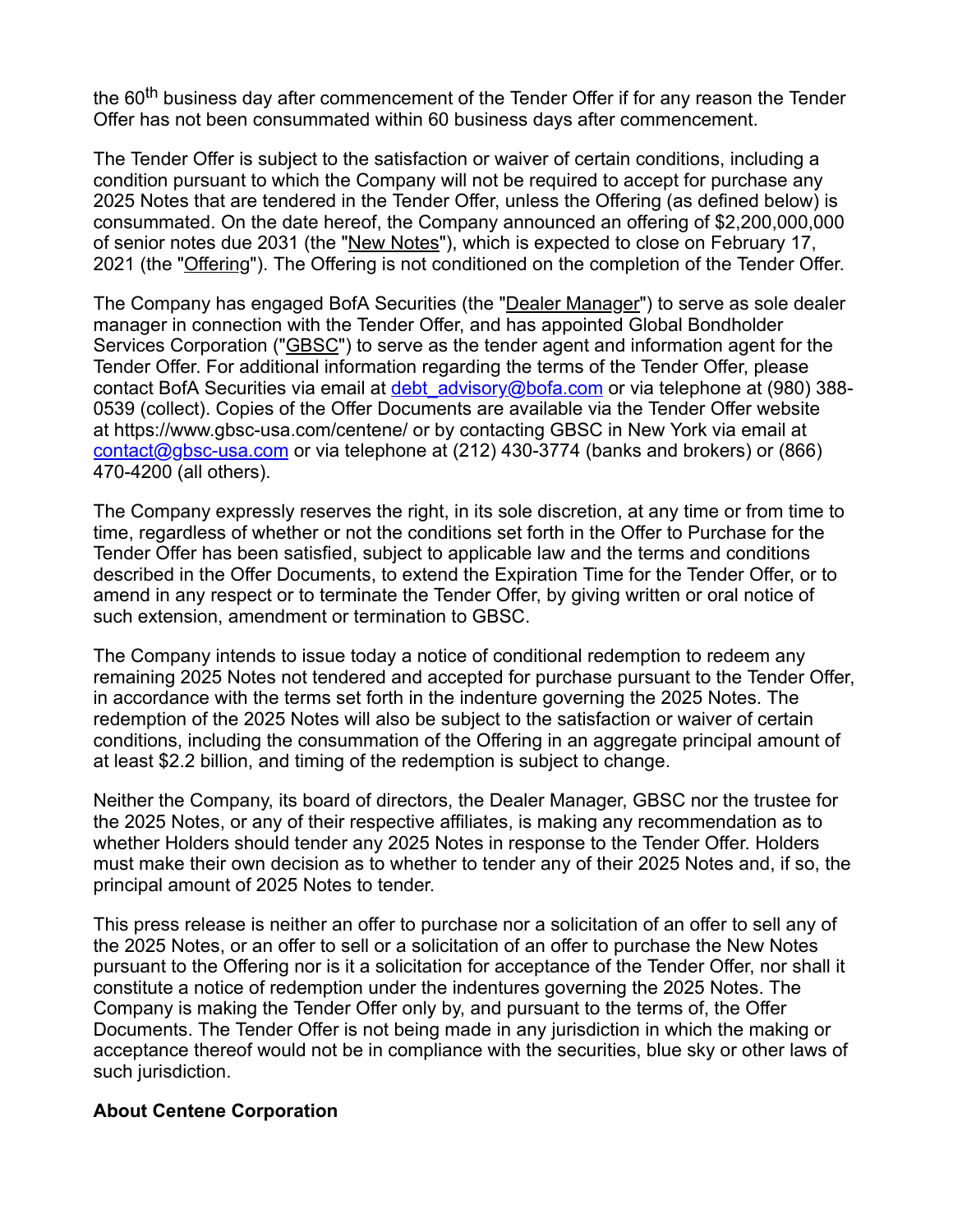Centene Corporation, a Fortune 50 company, is a leading multi-national healthcare enterprise that is committed to helping people live healthier lives. The Company takes a local approach – with local brands and local teams – to provide fully integrated, high-quality, and cost-effective services to government-sponsored and commercial healthcare programs, focusing on under-insured and uninsured individuals. Centene offers affordable and highquality products to nearly 1 in 15 individuals across the nation, including Medicaid and Medicare members (including Medicare Prescription Drug Plans) as well as individuals and families served by the Health Insurance Marketplace, the TRICARE program, and individuals in correctional facilities. The Company also serves several international markets, and contracts with other healthcare and commercial organizations to provide a variety of specialty services focused on treating the whole person. Centene focuses on long-term growth and the development of its people, systems and capabilities so that it can better serve its members, providers, local communities, and government partners.

## **Cautionary Statements on Forward-Looking Statements of Centene Corporation**

All statements, other than statements of current or historical fact, contained in this communication are forward-looking statements. Without limiting the foregoing, forwardlooking statements often use words such as "believe," "anticipate," "plan," "expect," "estimate," "intend," "seek," "target," "goal," "may," "will," "would," "could," "should," "can," "continue" and other similar words or expressions (and the negative thereof). Centene Corporation and its subsidiaries (the "Company", "our", or "we") intends such forwardlooking statements to be covered by the safe-harbor provisions for forward-looking statements contained in the Private Securities Litigation Reform Act of 1995, and we are including this statement for purposes of complying with these safe-harbor provisions. In particular, these statements include, without limitation, statements about Centene's intended use of proceeds from this offering, including in connection with the redemption of the 2025 Notes, future operating or financial performance, market opportunity, growth strategy, competition, expected activities in completed and future acquisitions, including statements about the impact of Centene's proposed acquisition of Magellan Health Inc., a Delaware corporation ("Magellan Health," and such proposed acquisition, the "Magellan Acquisition"), Centene's recently completed acquisition of WellCare Health Plans, Inc., a Delaware corporation and a wholly-owned subsidiary of the Company ("WellCare," and such acquisition, the "WellCare Acquisition"), other recent and future acquisitions, investments and the adequacy of Centene's available cash resources.

These forward-looking statements reflect Centene's current views with respect to future events and are based on numerous assumptions and assessments made by Centene in light of Centene's experience and perception of historical trends, current conditions, business strategies, operating environments, future developments and other factors Centene believes appropriate. By their nature, forward-looking statements involve known and unknown risks and uncertainties and are subject to change because they relate to events and depend on circumstances that will occur in the future, including economic, regulatory, competitive and other factors that may cause Centene's or its industry's actual results, levels of activity, performance or achievements to be materially different from any future results, levels of activity, performance or achievements expressed or implied by these forward-looking statements. These statements are not guarantees of future performance and are subject to risks, uncertainties and assumptions. All forward-looking statements included in this communication are based on information available to Centene on the date of this communication. Except as may be otherwise required by law, Centene undertakes no obligation to update or revise the forward-looking statements included in this communication, whether as a result of new information, future events or otherwise, after the date of this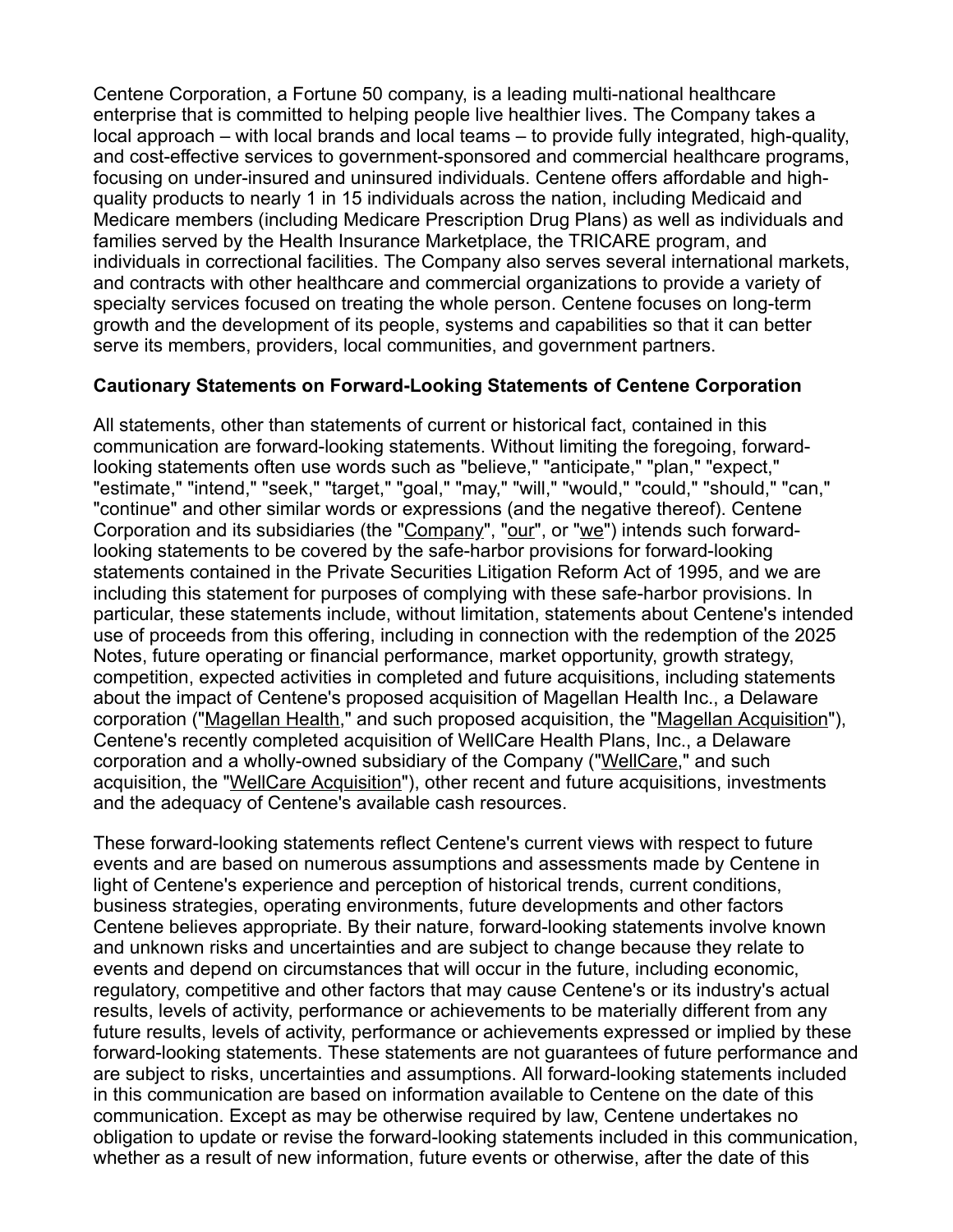communication. You should not place undue reliance on any forward-looking statements, as actual results may differ materially from projections, estimates, or other forward-looking statements due to a variety of important factors, variables and events including but not limited to: the impact of the novel strain of coronavirus ("COVID-19") on global markets, economic conditions, the healthcare industry and Centene's results of operations and the response by governments and other third parties; the risk that regulatory or other approvals required for the Magellan Acquisition may be delayed or not obtained or are obtained subject to conditions that are not anticipated that could require the exertion of management's time and our resources or otherwise have an adverse effect on Centene; the risk that Magellan Health's stockholders do not approve the definitive merger agreement; the possibility that certain conditions to the consummation of the Magellan Acquisition will not be satisfied or completed on a timely basis and accordingly the Magellan Acquisition may not be consummated on a timely basis or at all; uncertainty as to the expected financial performance of the combined company following completion of the Magellan Acquisition; the possibility that the expected synergies and value creation from the Magellan Acquisition or the WellCare Acquisition will not be realized, or will not be realized within the applicable expected time periods; the exertion of management's time and Centene's resources, and other expenses incurred and business changes required, in connection with complying with the undertakings in connection with any regulatory, governmental or third party consents or approvals for the Magellan Acquisition; the risk that unexpected costs will be incurred in connection with the completion and/or integration of the Magellan Acquisition or that the integration of Magellan Health will be more difficult or time consuming than expected; the risk that potential litigation in connection with the Magellan Acquisition may affect the timing or occurrence of the Magellan Acquisition or result in significant costs of defense, indemnification and liability; a downgrade of the credit rating of our indebtedness, which could give rise to an obligation to redeem existing indebtedness; the possibility that competing offers will be made to acquire Magellan Health; the inability to retain key personnel; disruption from the announcement, pendency, completion and/or integration of the Magellan Acquisition or the integration of the WellCare Acquisition, or similar risks from other acquisitions we may announce or complete from time to time, including potential adverse reactions or changes to business relationships with customers, employees, suppliers or regulators, making it more difficult to maintain business and operational relationships; Centene's ability to accurately predict and effectively manage health benefits and other operating expenses and reserves, including fluctuations in medical utilization rates due to the impact of COVID-19; competition; membership and revenue declines or unexpected trends; changes in healthcare practices, new technologies, and advances in medicine; increased healthcare costs; changes in economic, political or market conditions; changes in federal or state laws or regulations, including changes with respect to income tax reform or government healthcare programs as well as changes with respect to the Patient Protection and Affordable Care Act ("ACA") and the Health Care and Education Affordability Reconciliation Act, collectively referred to as the ACA and any regulations enacted thereunder that may result from changing political conditions, the new administration or judicial actions, including the ultimate outcome in "Texas v. United States of America" regarding the constitutionality of the ACA; rate cuts or other payment reductions or delays by governmental payors and other risks and uncertainties affecting Centene's government businesses; Centene's ability to adequately price products; tax matters; disasters or major epidemics; changes in expected contract start dates; provider, state, federal, foreign and other contract changes and timing of regulatory approval of contracts; the expiration, suspension, or termination of Centene's contracts with federal or state governments (including but not limited to Medicaid, Medicare, TRICARE or other customers); the difficulty of predicting the timing or outcome of pending or future legal and regulatory proceedings or government investigations; challenges to Centene's contract awards; cyber-attacks or other